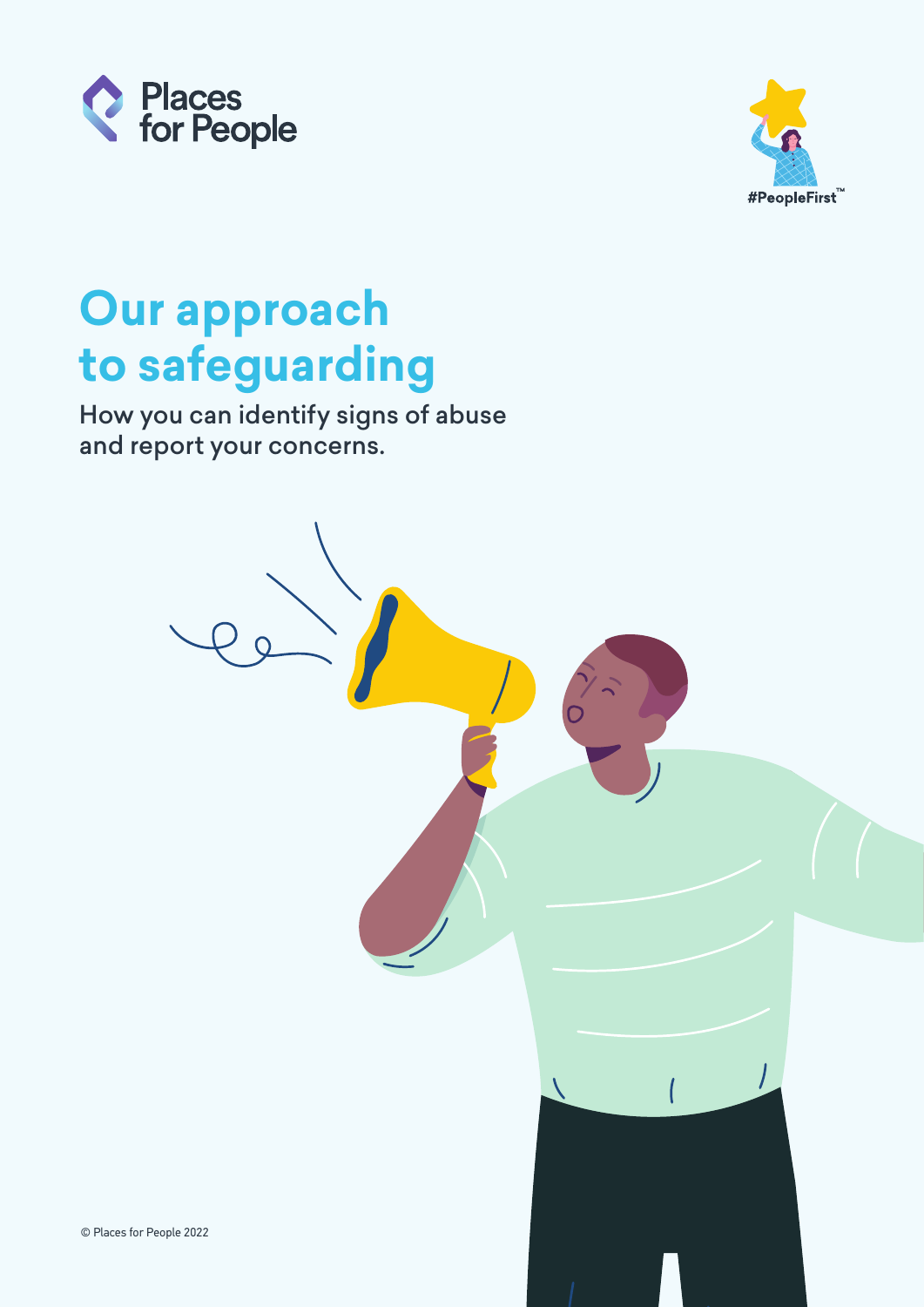# **Safeguarding**

This document is for customers to outline Places for People's approach to safeguarding. It explains what safeguarding means, as well as how to spot signs of abuse and what to do if you have any safeguarding concerns.



If you want to report a safeguarding incident, contact information can be found on page 6 of this document.

Please be aware this document contains details of abuse which some people may find triggering. For support please speak to the Samaritans or for children NSPCC.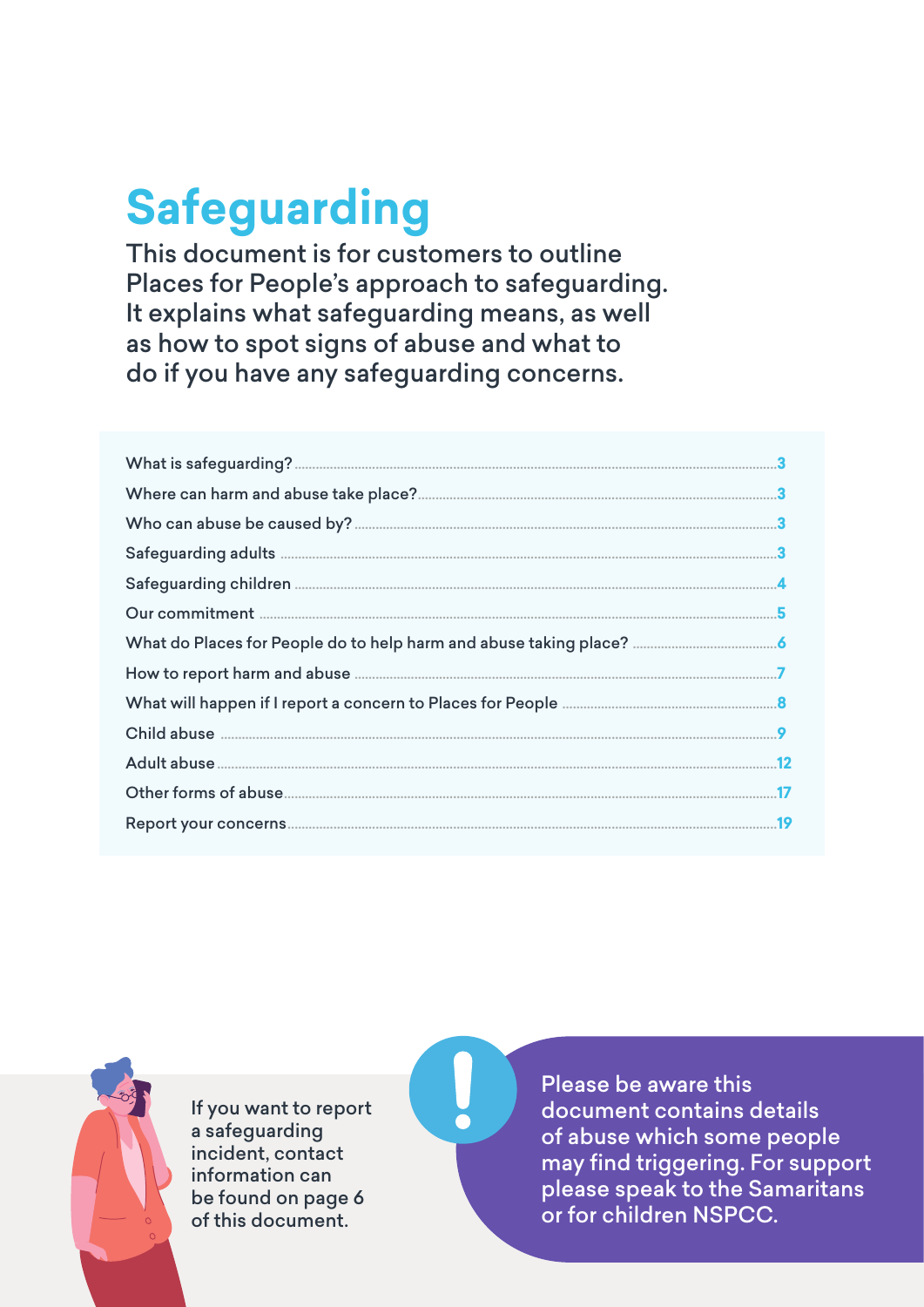# <span id="page-2-0"></span>**What is Safeguarding?**

Safeguarding means to protect the health, wellbeing and human rights of individuals, which allow people — especially children, young people and 'at risk' adults to live free from abuse, harm and neglect.



## Where can harm and abuse take place?

\*\*Please note these lists are examples only and are not exhaustive\*\*

#### **Abuse can take place anywhere, for example:**

- at home
- in the street
- in an educational setting
- at a community centre
- at a day centre
- in a hospital.

## Who can abuse be caused by?

#### **Abuse can be caused by anyone, for example:**

- a stranger
- a friend
- a family member
- a colleague
- a carer.

## Safeguarding adults

#### **Who is an adult at risk?**

Anyone aged 18 and over who:

- has care and support needs, whether or not the local authority is meeting any of those needs
- is experiencing, or is at risk of, abuse or neglect, and
- as a result of those needs is unable to protect themselves against abuse, neglect or the risk of it.

#### **What are care and support needs?**

A person with care and support needs may:

- be elderly, with poor health, a physical disability or cognitive impairment
- have learning disabilities or an acquired brain injury
- have a physical disability and/or a sensory impairment
- have mental health needs including dementia
- have a long-term illness/condition
- be dependent on substances or alcohol to an extent that it has a serious impact on their ability to cope with day-to-day living.

#### **What factors may put people at a greater risk of harm and abuse?**

- they may be socially isolated which could provide an opportunity for exploitation
- they may be unsure of who to trust
- they may be dependent on others to manage their finances or to withdraw or collect money for them
- they may be subject to domestic abuse, unable to escape abuse or 'tolerate it' because they rely on care from the abuser or there is lack of suitable alternative accommodation and care provision.

#### **What factors may decrease a person's ability to protect themselves?**

- not having mental capacity at that point in time to make decisions about their own safety
- complex health needs and/or communication difficulties
- being physically reliant on others for personal care and activities in daily life
- being in a coercive, controlling relationship with no access to money or support.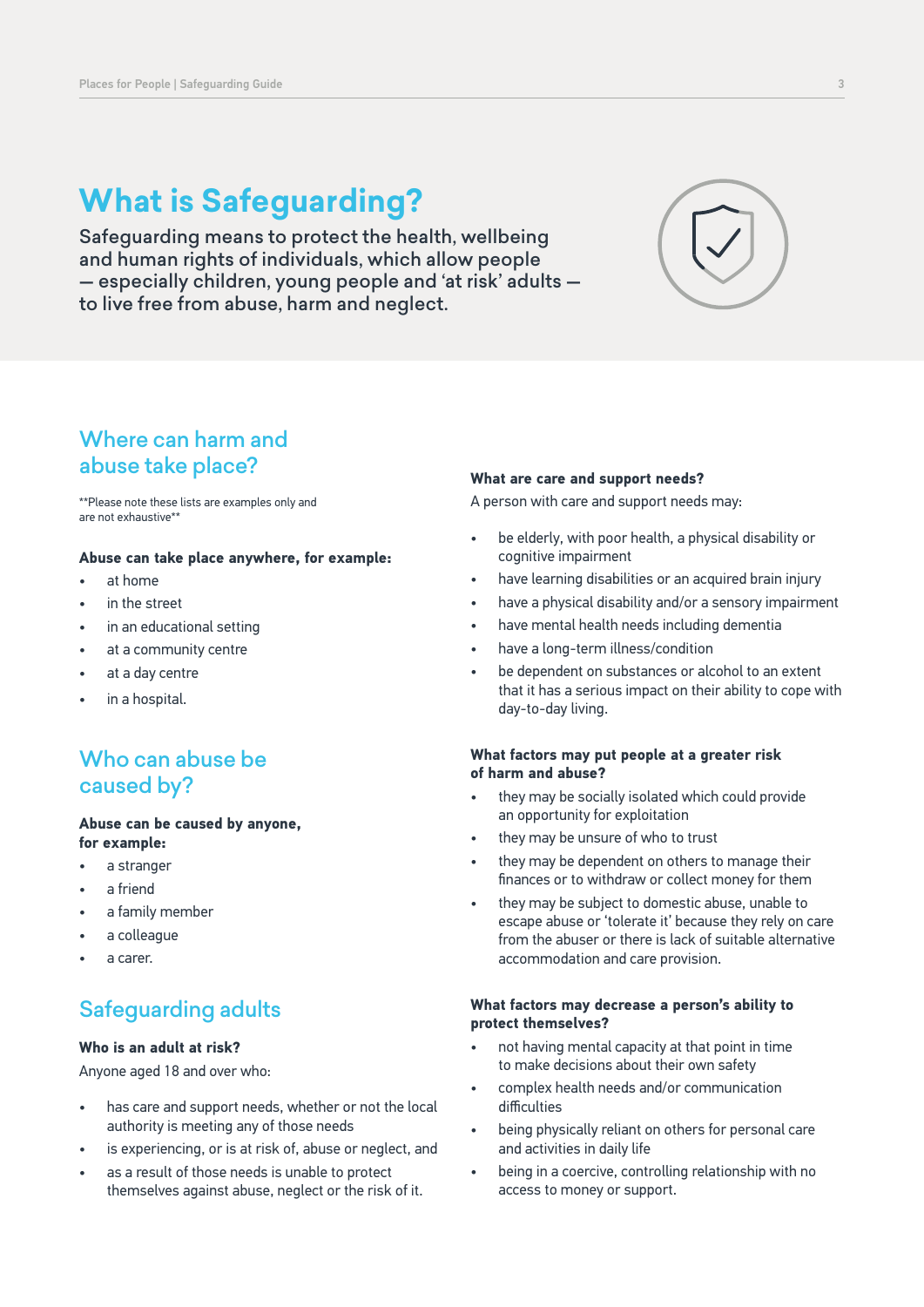## <span id="page-3-0"></span>Safeguarding children

All children and young people have the right to live in a safe environment, be safe from harm and be able to live free from fear of abuse, neglect, and exploitation.

Safeguarding children relates to to the action taken to promote the welfare and protect a child or young person under the age of 18 from harm.

#### **Safeguarding children is everyone's responsibility and is defined as:**

- protecting children from mistreatment
- preventing impairment of children's health and development
- ensuring that children grow up in circumstances that provide safe and effective care
- taking action to enable all children to have the best outcomes.

Abuse can happen to any child or young person, but research shows that some children who have experienced abuse share similar characteristics, vulnerabilities and risk factors.

Known factors to increase the risk of harm and abuse include disability or sensory impairment, as well as children who live in families where one or more of the following high-risk factors are present:

- parental domestic abuse
- parental substance abuse
- parental mental health issues

Research shows that children in these families are at greater risk of serious injury or death.

![](_page_3_Picture_15.jpeg)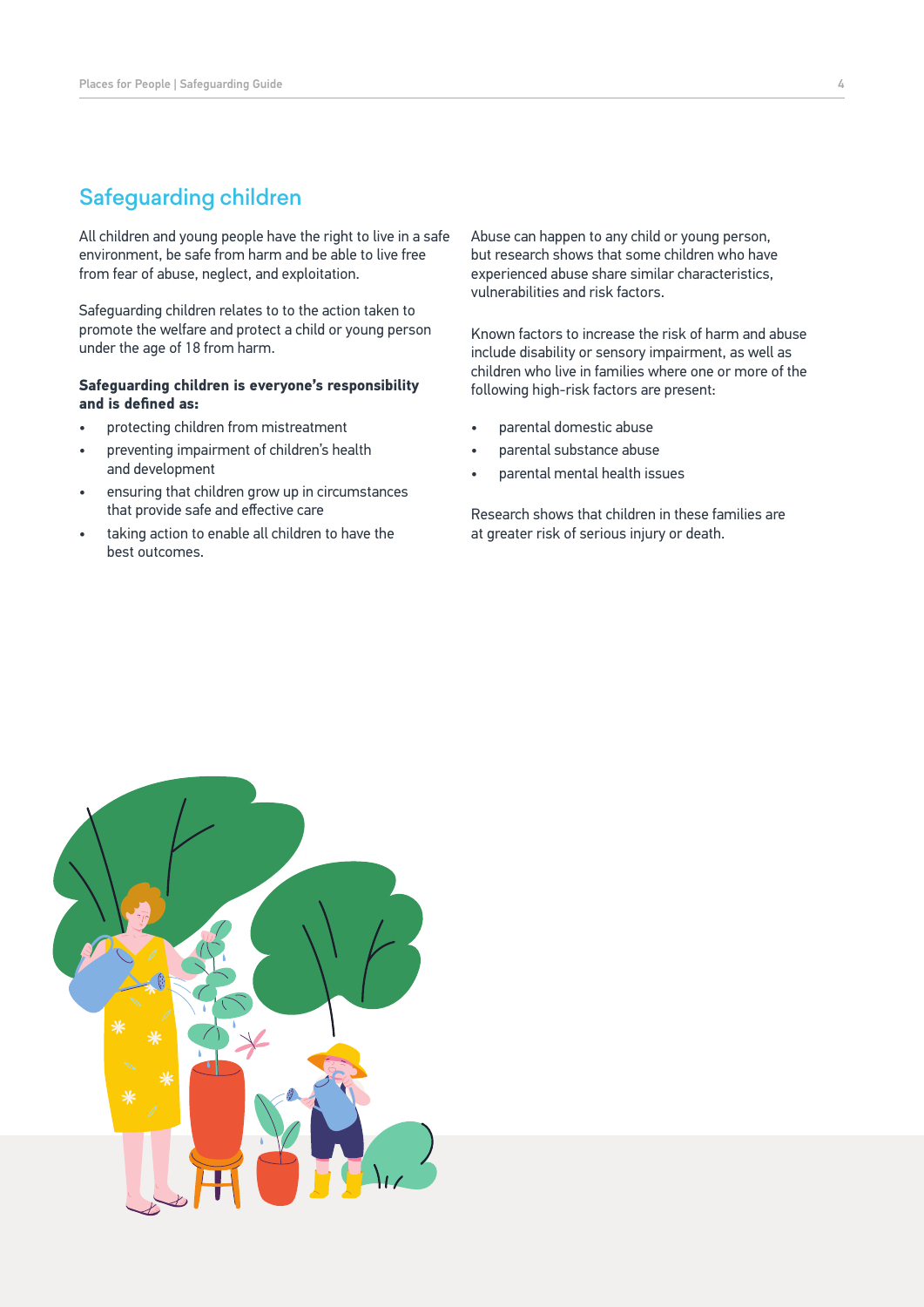# <span id="page-4-0"></span>**Our commitment**

![](_page_4_Picture_2.jpeg)

## **Safeguarding is of paramount importance to Places for People.**

We are committed to raising awareness and empowering everyone we engage with, to create safer environments and report concerns.

#### **Places for People intend to:**

- Create an environment in which everybody feels welcome and safe by embedding respect and equality within our culture, codes of conduct, policies and procedures
- Empower our colleagues to use their unique knowledge of customers and those engaging with our services to ensure that early indicators of abuse, neglect or exploitation are flagged
- Provide support and signposting to children and adults at risk of harm, neglect and abuse.

These commitments extend to everyone engaging with Places for People, be they part of a family living in one our homes or neighbourhoods, or someone who uses our sports and leisure centres.

**These commitments are shared by everyone, from our colleagues and contractors to the consultants we work with.**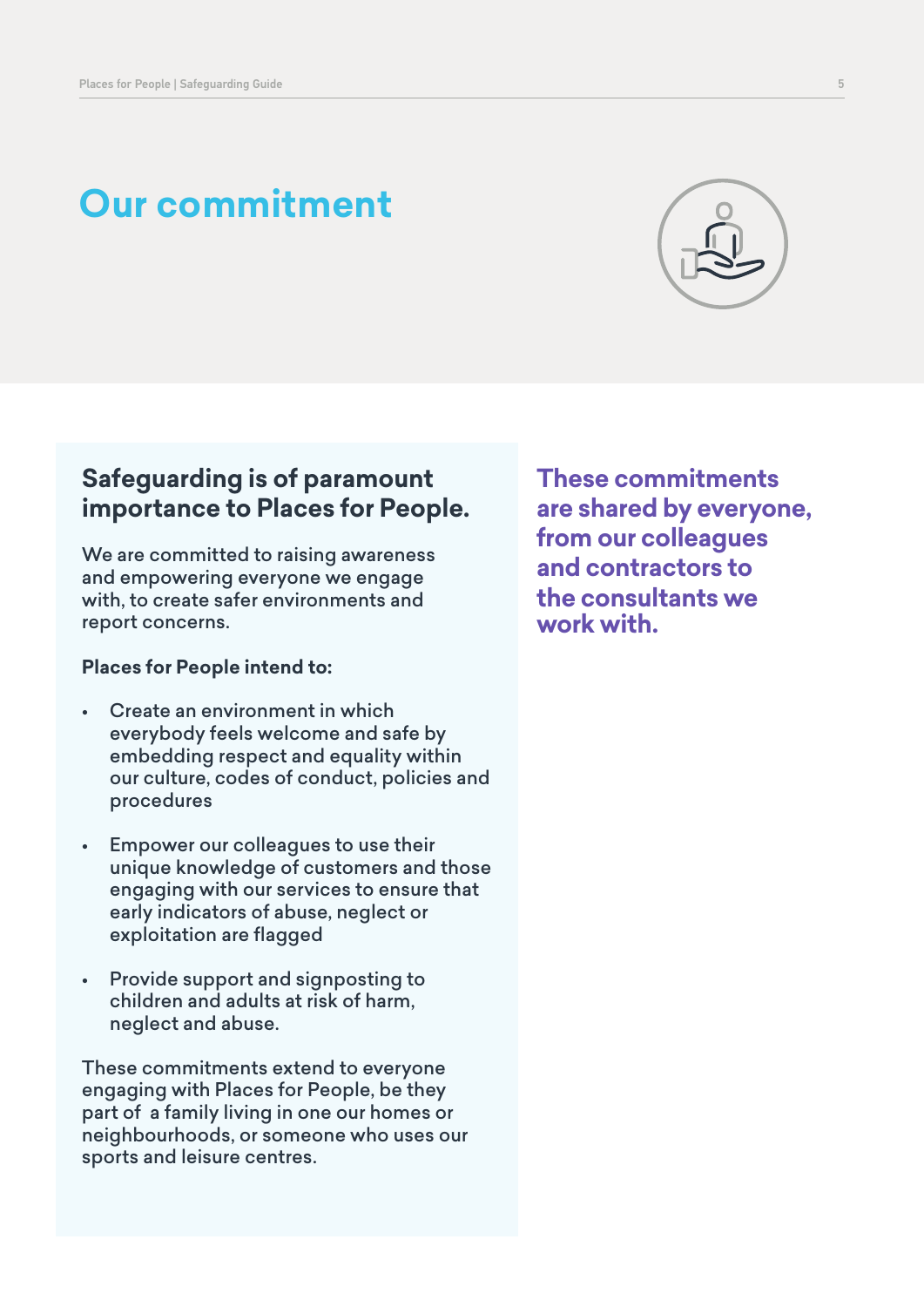# <span id="page-5-0"></span>**What do Places for People do to help prevent harm and abuse from taking place?**

![](_page_5_Picture_2.jpeg)

- We ensure that our colleagues and volunteers commit to the Safeguarding Policy.
- We raise customer awareness of what constitutes abuse - and how to report it.
- We educate people on how to recognise abuse, neglect and exploitation.
- We empower people to seek support from the Local Authority, social care, voluntary support agencies and health services.
- We work with perpetrators of anti-social behaviour to minimise risk.
- We work with agencies across the board to ensure adequate support for carers.
- We have systems in place to identify families and individuals who have support needs or may be at risk.
- We know how to identify people who may pose a risk to themselves or others.
- We seek to address social exclusion and isolation through working in partnership with other organisations.
- We collaborate with outside organisations to help keep customers safe.
- We help customers who may be vulnerable to abuse.
- We conduct DBS (Disclose and Barring Service) and background checks on colleagues, where appropriate to their job role.
- We educate and empower colleagues by offering effective training and continuous professional development opportunities, in line with national standards.
- We respect and promote the rights, wishes and feelings of children, young people and adults at risk.
- We ensure that customers and colleagues are provided with information about our safeguarding policy, what it does, and what they can expect from Places for People.
- We ensure customers and colleagues are provided with clear information and pathways to voice their concerns or lodge a complaint if they feel unsure or unhappy about anything.
- We commit to, and lead on the continious development, monitoring and review of our safeguarding policies and procedures.

![](_page_5_Picture_20.jpeg)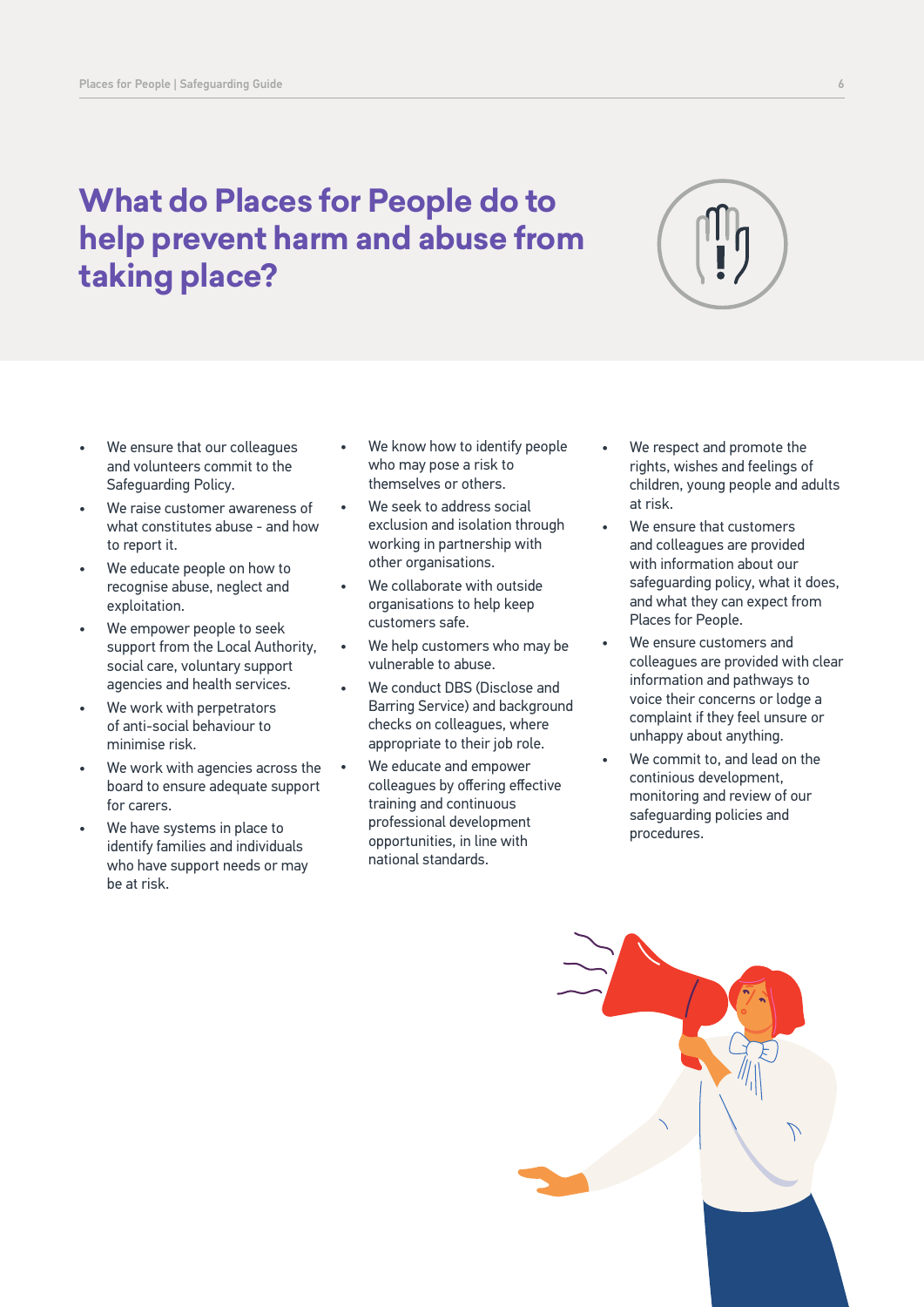## <span id="page-6-0"></span>**How to report harm and abuse**

If you have any doubts or concerns about a person's welfare, raise your concerns. It's always better to raise a concern and find out there is no safeguarding issue than miss an opportunity to protect someone from harm and abuse.

![](_page_6_Picture_3.jpeg)

## Emergency situation

In situations where a criminal offence is suspected or there is an immediate risk of harm to a person, **You should contact the emergency services immediately by dialing 999.**

Please remove yourself from the situation if potentially dangerous.

## Non-emergency situation

**Where there is not an immediate risk of harm and abuse, please follow one of the below contact options:** 

**1) Speak to one of our colleagues** You can raise your concerns, with any of our colleagues. Whether that be one of our Customer Service Advisors, your Property Manager or a member of staff on site.

Please see the following list for the contact details of all our companies:

| <b>Housing</b>                          |               |
|-----------------------------------------|---------------|
| Places for People                       | 01772 667002  |
| Cotman                                  | 01772 667075  |
| Derwent Living                          | 01332 346477  |
| <b>Places for People</b><br>Scotland    | 0131 657 0600 |
| <b>Chorus Homes</b>                     | 0345 266 9760 |
| <b>Places for People</b><br>Living Plus | 01772 667003  |

| <b>Property Management</b> |                                                      |  |
|----------------------------|------------------------------------------------------|--|
| Touchstone                 | England<br>01225 838490<br>Scotland<br>0131 657 5139 |  |
| <b>RMG</b>                 | 0345 002 4444                                        |  |
| Derwent FM                 | 01135 311000                                         |  |

| <b>Developments</b>        |                                                       |
|----------------------------|-------------------------------------------------------|
| Homes to buy               | England<br>020 7429 0400<br>Scotland<br>0131 559 2200 |
| ZeroC                      | 01305 250427                                          |
| Millwood Designer<br>Homes | 01732 770991                                          |
| Design your home           | Please contact<br>your local site                     |

| <b>Retirement</b>      |                                   |
|------------------------|-----------------------------------|
| <b>Brio Retirement</b> | 07435 995071                      |
|                        |                                   |
| <b>Leisure</b>         |                                   |
| Places Leisure         | Please contact<br>your local site |
| Places Gym             | Please contact<br>your local site |
|                        |                                   |
| <b>Financial</b>       |                                   |
| <b>PfP Capital</b>     | 02074 290436                      |

#### **2) Speak to your local authorities safeguarding team**

Please visit your local authorities' website, to find the contact details of their social care team.

Alternatively, you can call your local authority and advise you wish to report your safeguarding concerns, they will then help to put you in contact with their social care team.

If there is an immediate risk of further harm, **please call 999.**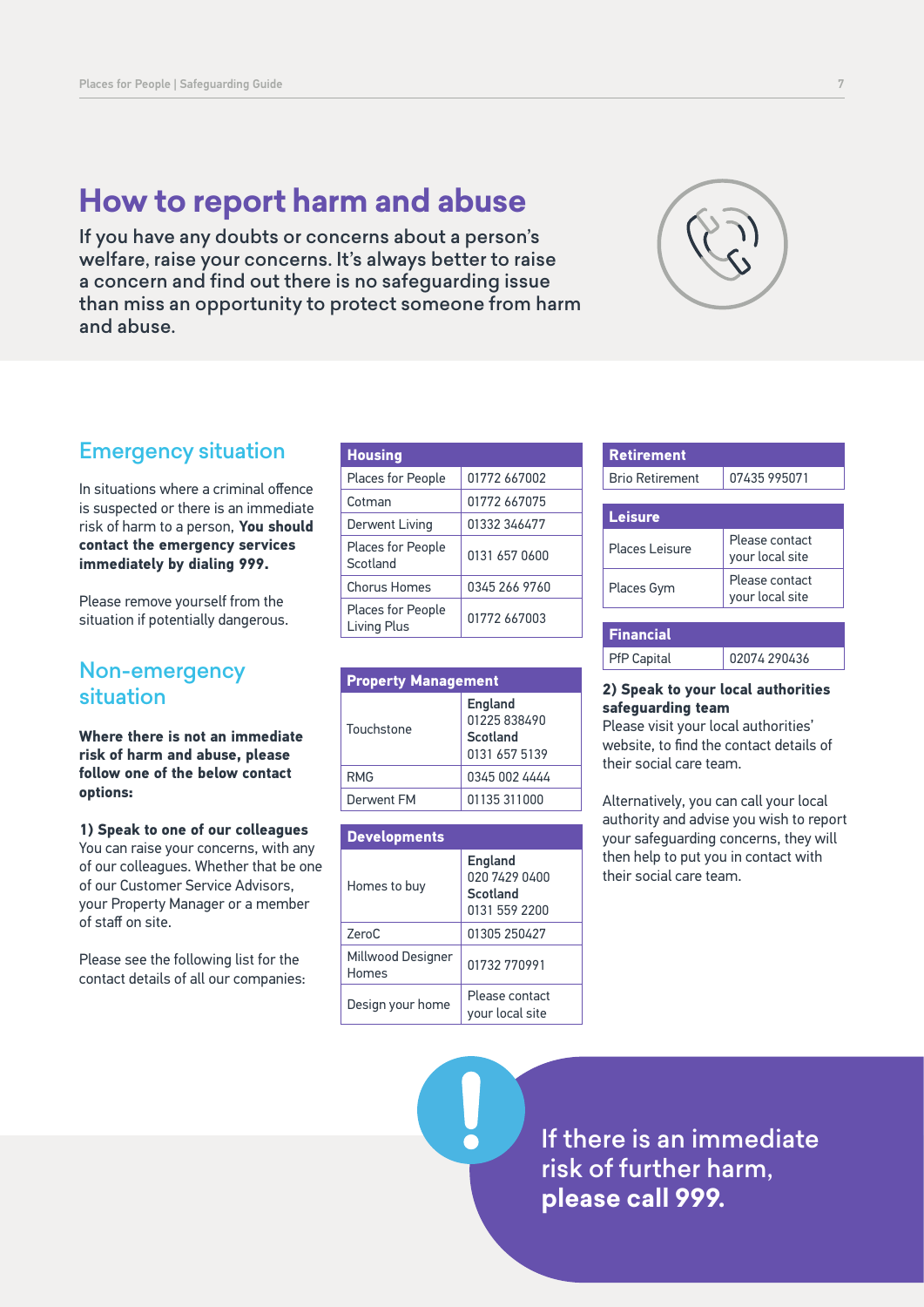## <span id="page-7-0"></span>What will happen if I report a concern to Places for People?

We will follow our safeguarding Policy and Procedures. Which involves the following:

We will raise your concern with the most appropriate member of staff. This will most likely include; Property Managers or colleagues working in support roles. These members of staff are well placed to use their local knowledge, to support customers.

The most appropriate member of staff will then investigate the concern and decide if any further action needs to be taken. In some instances the concern may need to be escalated to the staff members line manager or to one of our Designated Safeguarding Leads.

If further action is needed, we will take steps to safeguard the individual. Places for People have a number of internal teams, that are able to support with safeguarding concerns.

Where a safeguarding concern is more complex we may need to make a referral to an external agency such as the Local Authorities Social Care Team.

## We will ALWAYS:

- ensure safeguarding concerns are only shared with the necessary people. All safeguarding concerns will be stored confidentially for an appropriate length of time
- try to make safeguarding personal and ensure the individual who may be at risk is always able to provide their own opinion. We will listen to the views of the individual and try to work with them to ensure they feel empowered to make their own decisions
- Ask the individual's permission to share information with external agencies. Sometimes we may need to share information with the local authority without the individuals permission, if we feel it will help protect the individual or others from further harm or abuse. But we will always keep the individual informed as to what we are doing and why.

![](_page_7_Picture_11.jpeg)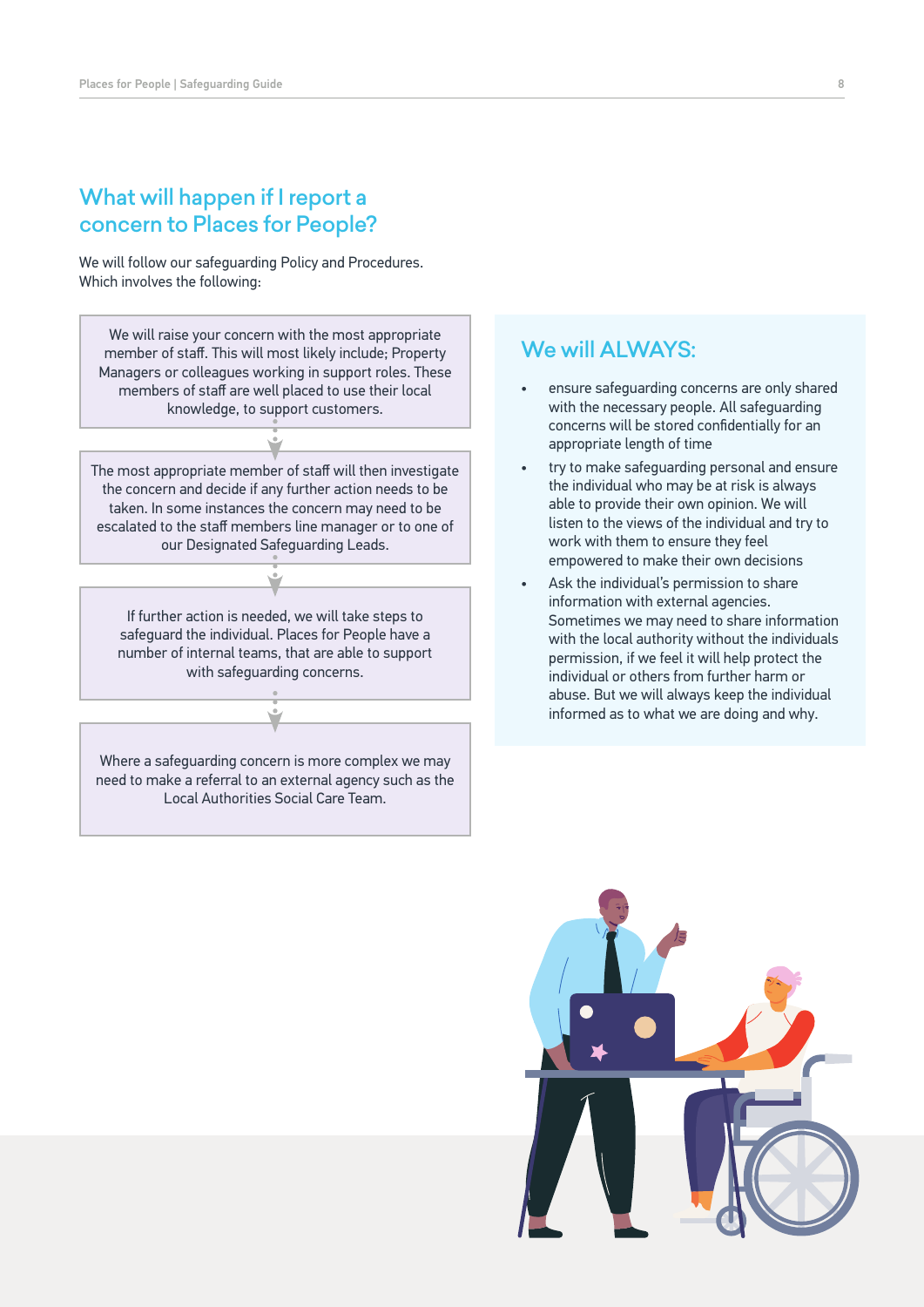# <span id="page-8-0"></span>**Child abuse – Types of abuse and recognising the signs**

![](_page_8_Picture_2.jpeg)

Child abuse is when anyone under the age of 18 is either being harmed or not properly looked after. There are four main categories of child abuse:

\*\*Where any signs of abuse have been listed, these lists are examples only and not exhaustive\*\*

## Physical abuse

Physical abuse is when a child is deliberately hurt, causing injury. It's also physical abuse if a parent or carer makes up or causes the symptoms of illness in children.

#### **Signs and indicators of physical abuse:**

- bruises on babies who are not yet crawling or walking
- burns or scalds
- multiple injuries inflicted at different times
- an explanation that doesn't match the injury
- frequently injured.

## **Neglect**

Neglect is when a child's basic needs are continually not met, usually resulting in serious damage to their health and development. Neglect is the most common type of child abuse, often happening at the same time as other types of abuse.

#### **Signs and indicators of neglect:**

- parent's or carers failure to provide adequate food, clothing, shelter and access to appropriate health/ dental care
- children who live in an unsuitable home environment, a dirty and unsafe house or evidence of substance misuse or violence
- children with poor language, communication or social skills for their stage of development
- children who are left alone or unsupervised
- Failure to make sure the child receives a suitable education
- Failure to meet the child's basic emotional needs.

![](_page_8_Picture_22.jpeg)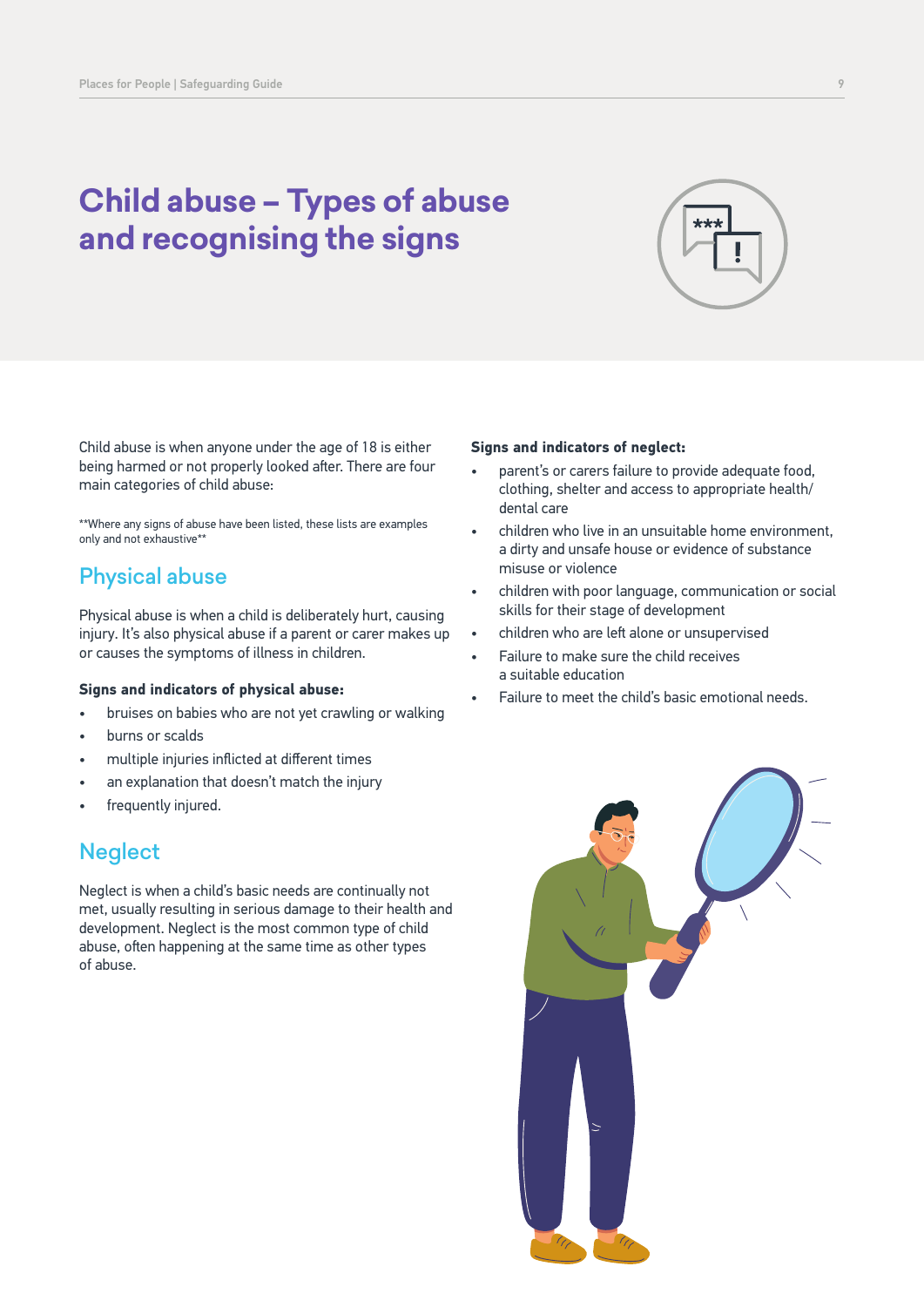## Sexual abuse

Sexual abuse is forcing or enticing a child to take part in sexual activities. It does not necessarily involve violence and the child may not be aware that what is happening is abuse.

Child sexual abuse can involve contact abuse and/or non-contact abuse, and occurs when the abuser makes physical contact with the child. Non-contact abuse involves non-touching activities. It can happen online or in person.

#### **There may be physical signs that a child has suffered sexual abuse. These include:**

- anal or vaginal soreness or itching
- bruising or bleeding near the genital area
- discomfort when walking or sitting down
- an unusual discharge
- sexually transmitted infections (STI)
- pregnancy.

Changes in the child's mood or behaviour may also cause concern; they may want to avoid spending time with specific people, show sexual behaviour or use sexual language that is inappropriate for their age.

## Child sexual exploitation (CSE)

CSE is a type of sexual abuse. Young people in exploitative situations and relationships receive things such as gifts, money, drugs, alcohol, status or affection in exchange for taking part in sexual activities. They may be tricked into believing they're in a loving, consensual relationship. They can also be groomed and exploited online.

#### **Signs and indicators of sexual abuse**

Sexual exploitation can be very difficult to identify, with warning signs easily mistaken for 'normal' teenage behaviour. Young people who are being sexually exploited may:

- go missing from home, care or education
- hang out with groups of older people, or anti-social groups, or with other vulnerable peers
- have older boyfriends or girlfriends
- spend time at places of concern, such as hotels or known brothels
- have access to drugs and alcohol
- have new things such as clothes and mobile phones which they can't or won't explain
- have unexplained physical injuries.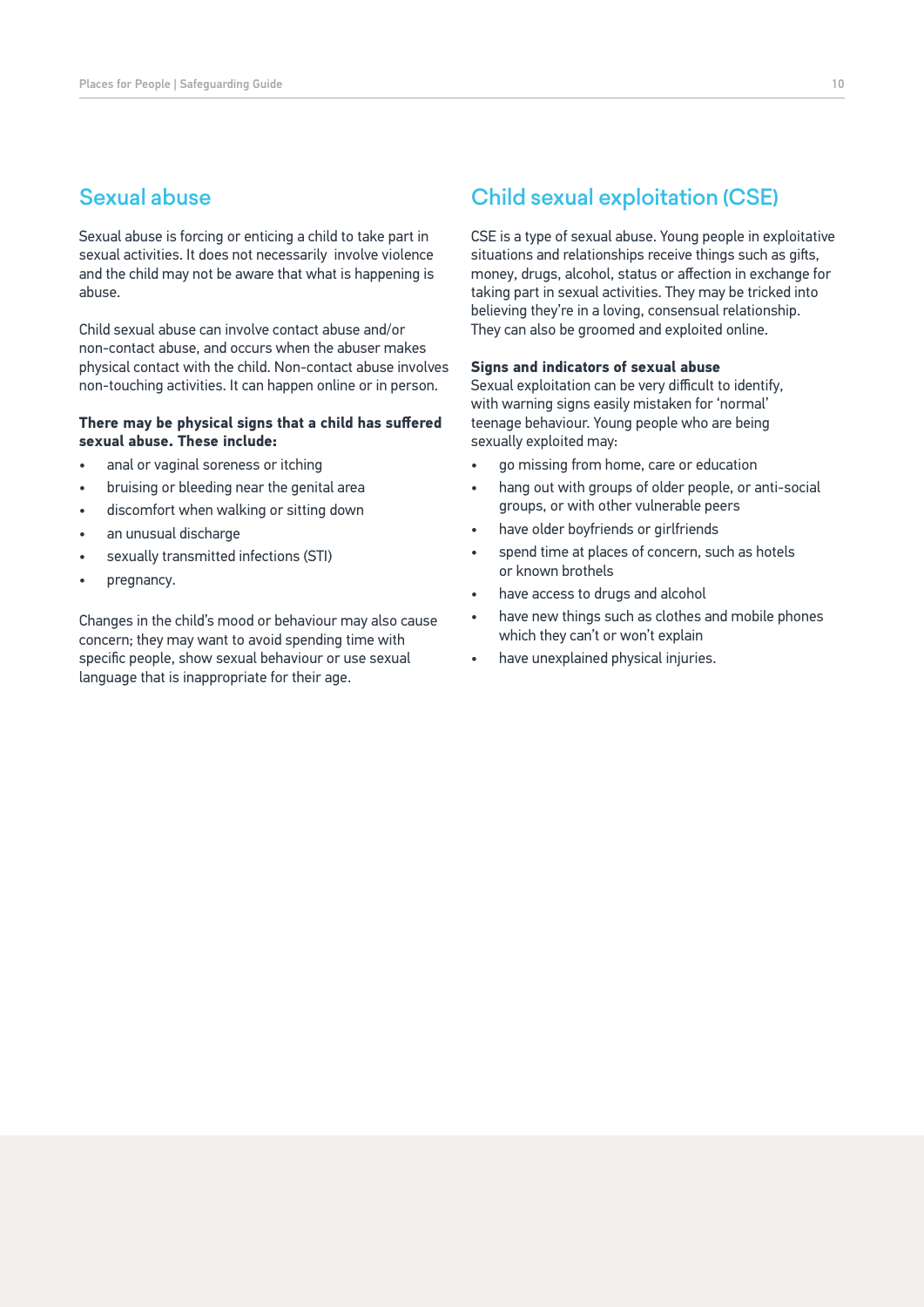## Emotional abuse

Persistent emotional abuse severely damages a child's emotional health and development. Examples of emotional abuse could involve humiliating, putting down or constantly criticising a child, shouting at or threatening a child or calling them names, constantly blaming or scapegoating a child for things which are not their fault and being cold and emotionally unavailable during interactions with a child.

#### **Signs and indicators of emotional abuse**

Obvious physical signs of emotional abuse are rare, but you may notice changes in a child's actions or emotions. Be alert to behaviours which appear to be out of character.

#### **Babies and pre-school children who are being emotionally abused may:**

- be overly-affectionate towards strangers or people they haven't known for very long
- lack confidence or become wary or anxious
- be unable to play
- be aggressive or nasty towards other children and animals.

#### **Older children may:**

- use language, act in a way or know about things that you wouldn't expect for their age
- struggle to control strong emotions or have extreme outbursts
- seem isolated from their parents
- lack social skills or have few, if any, friends
- self-harm.

![](_page_10_Picture_16.jpeg)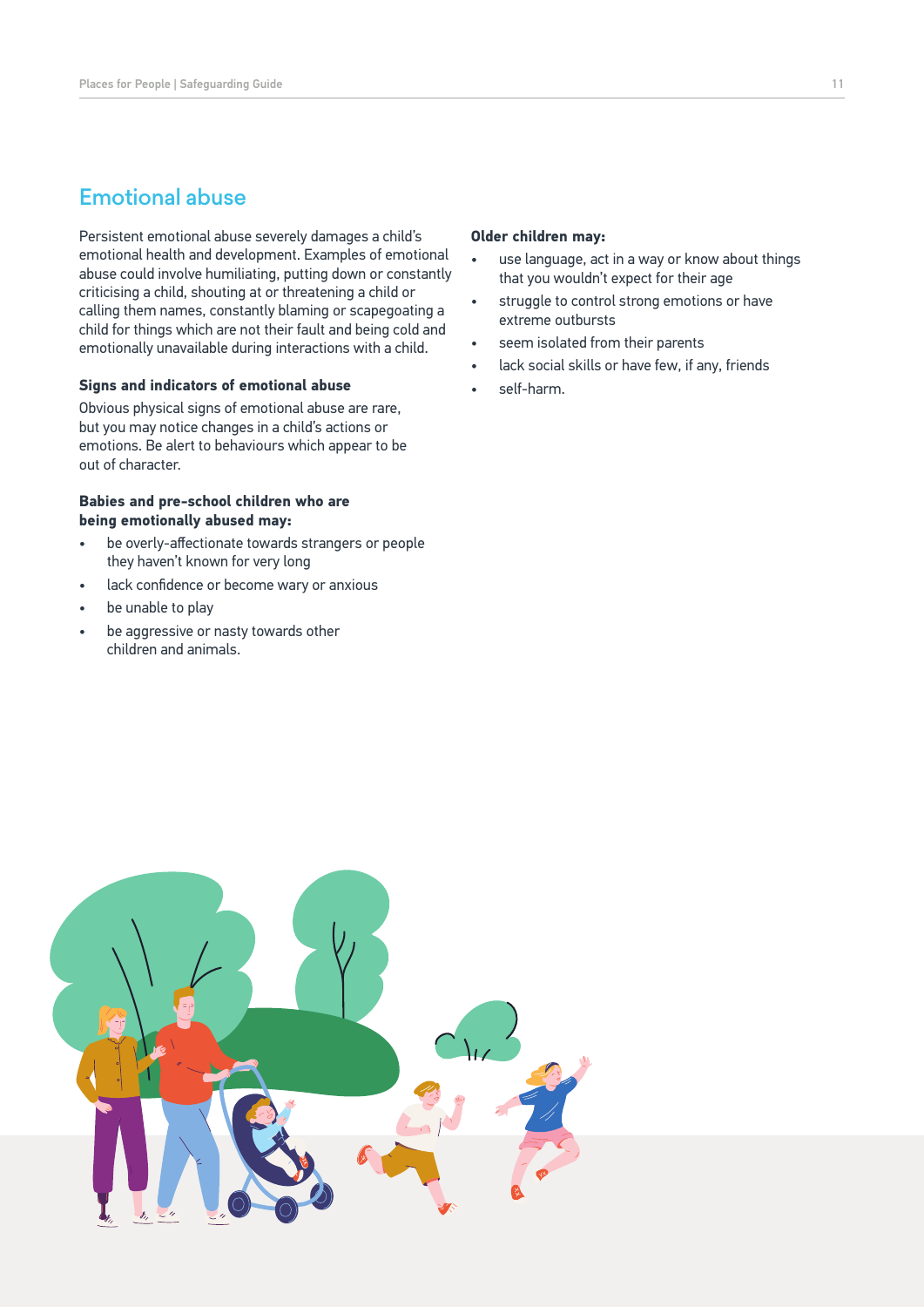# <span id="page-11-0"></span>**Adult abuse – Types of abuse and recognising the signs**

![](_page_11_Picture_2.jpeg)

The Care Act recognises 10 catergories of adult abuse:

\*\*Where any signs of abuse have been listed, these lists are examples only and not exhaustive.\*

## Physical abuse

Physical abuse may include assault, hitting, slapping, punching, kicking, hair-pulling, biting, pushing, rough handling, scalding and burning, physical punishments, inappropriate or unlawful use of restraint, making someone purposefully uncomfortable, involuntary isolation or confinement, misuse of medication, forcible feeding or withholding food, unauthorised restraint, restricting movement.

#### **Signs and indicators of physical abuse:**

- frequent injuries or no explanation for injuries or inconsistency with the account of what happened
- injuries are inconsistent with the person's lifestyle
- bruising, cuts, welts, burns and/or marks on the body or loss of hair in clumps
- subdued or changed behaviour in the presence of a particular person
- signs of malnutrition
- failure to seek medical treatment or frequent changes of GP.

![](_page_11_Picture_14.jpeg)

## Domestic violence or abuse

Domestic abuse is defined as behaviour that is abusive, between two people who are aged 16 or over and are personally connected to each other.

#### **Behaviour is "abusive" if it consists of the following but is not limited to:**

- 1. physical or sexual abuse;
- 2. violent or threatening behaviour;
- 3. controlling or coercive behaviour;
- 4. economic abuse
- 5. psychological, emotional or other abuse

Other types of abuse that would be considered domestic abuse include; honour based violence, female genital mutilation and forced marriage. It does not matter whether the behaviour consists of a single incident or a course of conduct.

#### **Signs and indicators of domestic abuse:**

- physical evidence of violence such as bruising, cuts, broken bones
- verbal abuse and humiliation in front of others
- fear of outside intervention
- damage to home or property
- isolation not seeing friends and family
- limited access to money.

#### **Coercive or controlling behaviour is also a core part of domestic violence and behaviour can include:**

- acts of assault, threats, humiliation and intimidation
- harming, punishing, or frightening the person
- isolating the person from sources of support
- exploitation of resources or money
- preventing the person from escaping abuse
- regulating everyday behaviour.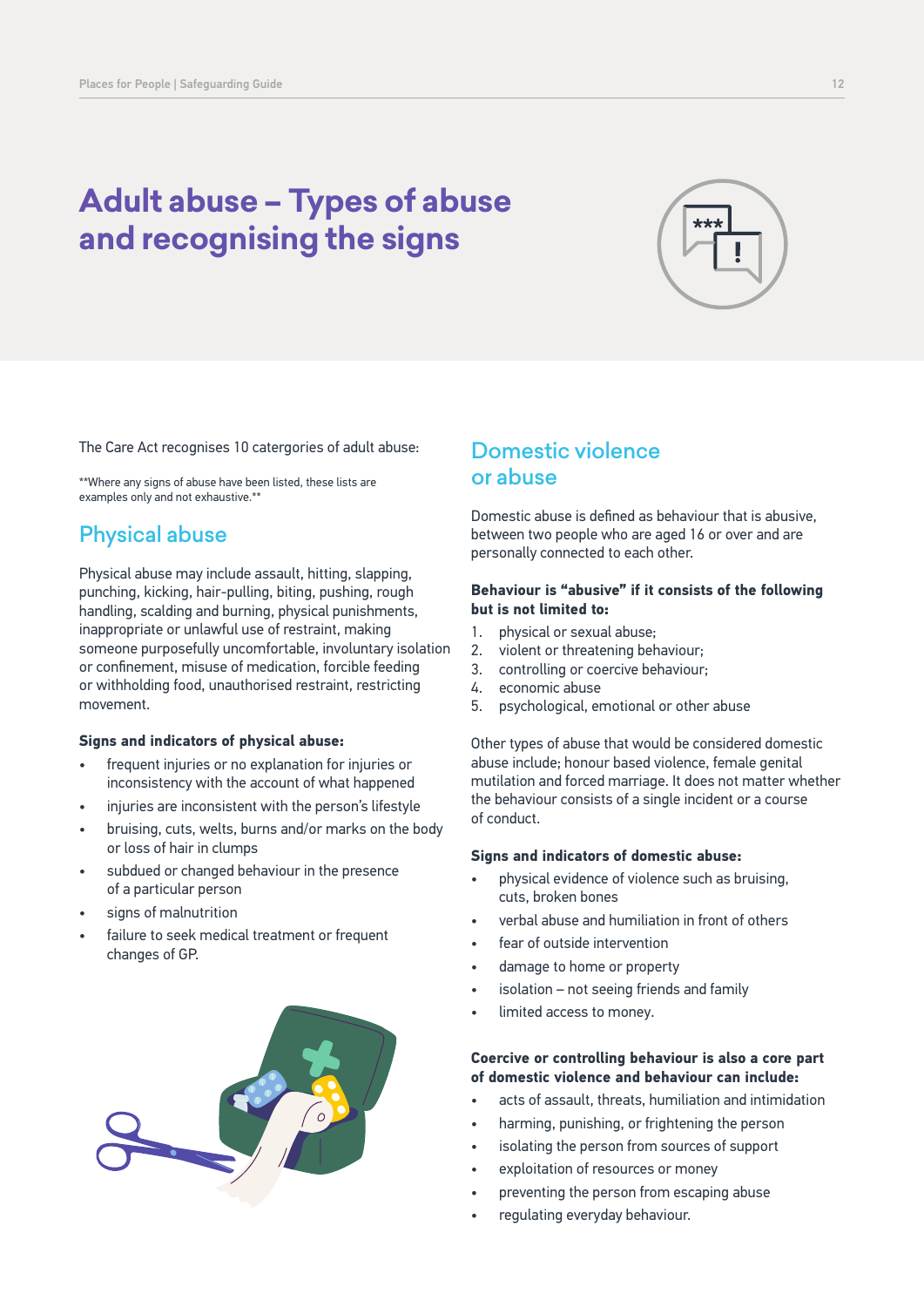## Sexual abuse

Sexual abuse is any sexual activity, where a person has been forced or persuaded to take part or does not understand. Types of sexual abuse include rape, attempted rape or sexual assault, inappropriate touching anywhere, any sexual activity where the person lacks the capacity to consent and sexual harassment.

#### **Signs and indicators of sexual abuse:**

- bruising, particularly to the thighs, buttocks and upper arms and marks on the neck
- torn, stained or bloody underclothing
- unusual difficulty in walking or sitting
- pregnancy in a woman who is unable to consent to sexual intercourse
- the uncharacteristic use of explicit sexual language or significant changes in sexual behaviour or attitude
- self-harming
- poor concentration, withdrawal, sleep disturbance
- excessive fear/apprehension of, or withdrawal from relationships
- reluctance to be alone with a particular person.

## Psychological or emotional abuse

Psychological or emotional abuse is emotional maltreatment.

#### **It is sometimes called psychological abuse and can include:**

- enforced social isolation
- preventing the expression of choice and opinion
- failure to respect privacy
- intimidation, coercion, harassment, use of threats, humiliation, bullying, swearing or verbal abuse
- threats of harm or abandonment
- cyber bullying.

#### **Signs and indicators of psychological abuse:**

- an air of silence when a particular person is present
- withdrawal or change in the psychological state of the person
- low self-esteem
- uncooperative and aggressive behaviour
- signs of distress, for example tearfulness or anger.

![](_page_12_Picture_28.jpeg)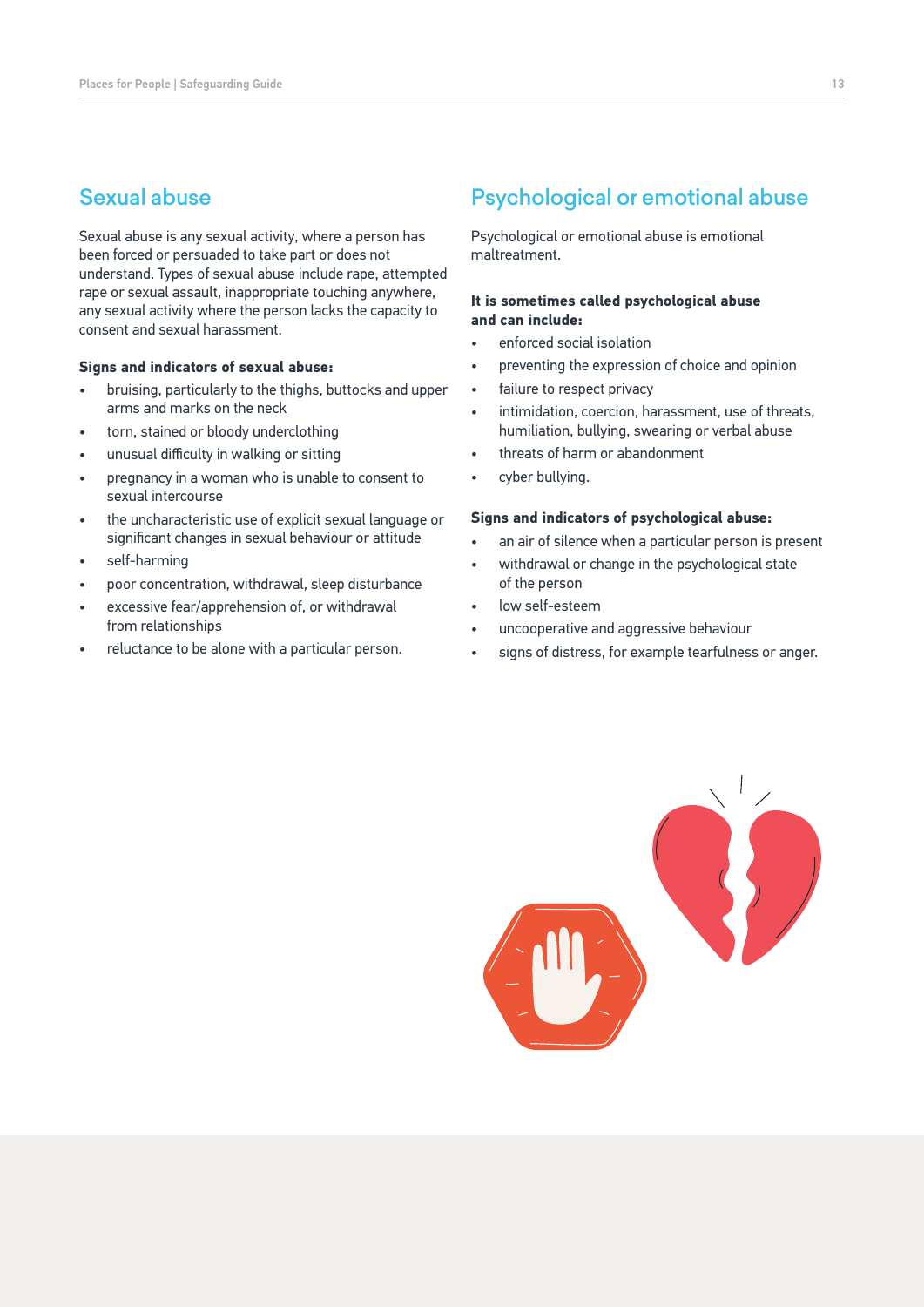## Financial or material abuse

Theft or misuse of money, property or personal belongings, taken without consent or under pressure.

#### **Types of financial or material abuse include:**

- theft of money or possessions
- fraud and scamming
- preventing a person from accessing their own money, benefits or assets
- employees taking a loan from a person using the service
- someone moving into a person's home and living rent free without agreement or under duress
- misuse of a power of attorney, deputy, appointeeship or other legal authority

#### **Signs and indicators of financial or material abuse:**

- missing personal possessions
- unexplained lack of money or inability to maintain lifestyle
- unexplained withdrawal of funds from accounts
- power of attorney or lasting power of attorney (LPA) being obtained after the person has ceased to have mental capacity
- the family or others show unusual interest in the assets of the person
- rent arrears and eviction notices
- failure to provide receipts for shopping or other financial transactions carried out on behalf of the person.

## Modern slavery

Modern slavery is the severe exploitation of other people for personal or commercial gain.

#### **The main types of modern slavery are:**

- human trafficking
- forced labour
- domestic servitude work performed in private residences as a cover for exploitation and control
- sexual exploitation, such as escort work, prostitution, and pornography
- debt bondage being forced to work to pay off debts that realistically they never will be able to.

#### **Signs and indicators of modern slavery:**

- signs of physical or emotional abuse
- appearing to be malnourished, unkempt or withdrawn
- isolation from the community, seeming under the control or influence of others
- living in dirty, cramped or overcrowded accommodation and or living and working at the same address
- lack of personal effects or identification documents
- always wearing the same clothes
- avoidance of eye contact, appearing frightened or hesitant to talk to strangers

fear of law enforcers. For more information on modern slavery and reporting any concerns of modern slavery please visit: **[www.gov.uk/government/collections/](http://www.gov.uk/government/collections/modern-slavery) [modern-slavery](http://www.gov.uk/government/collections/modern-slavery)**

![](_page_13_Picture_35.jpeg)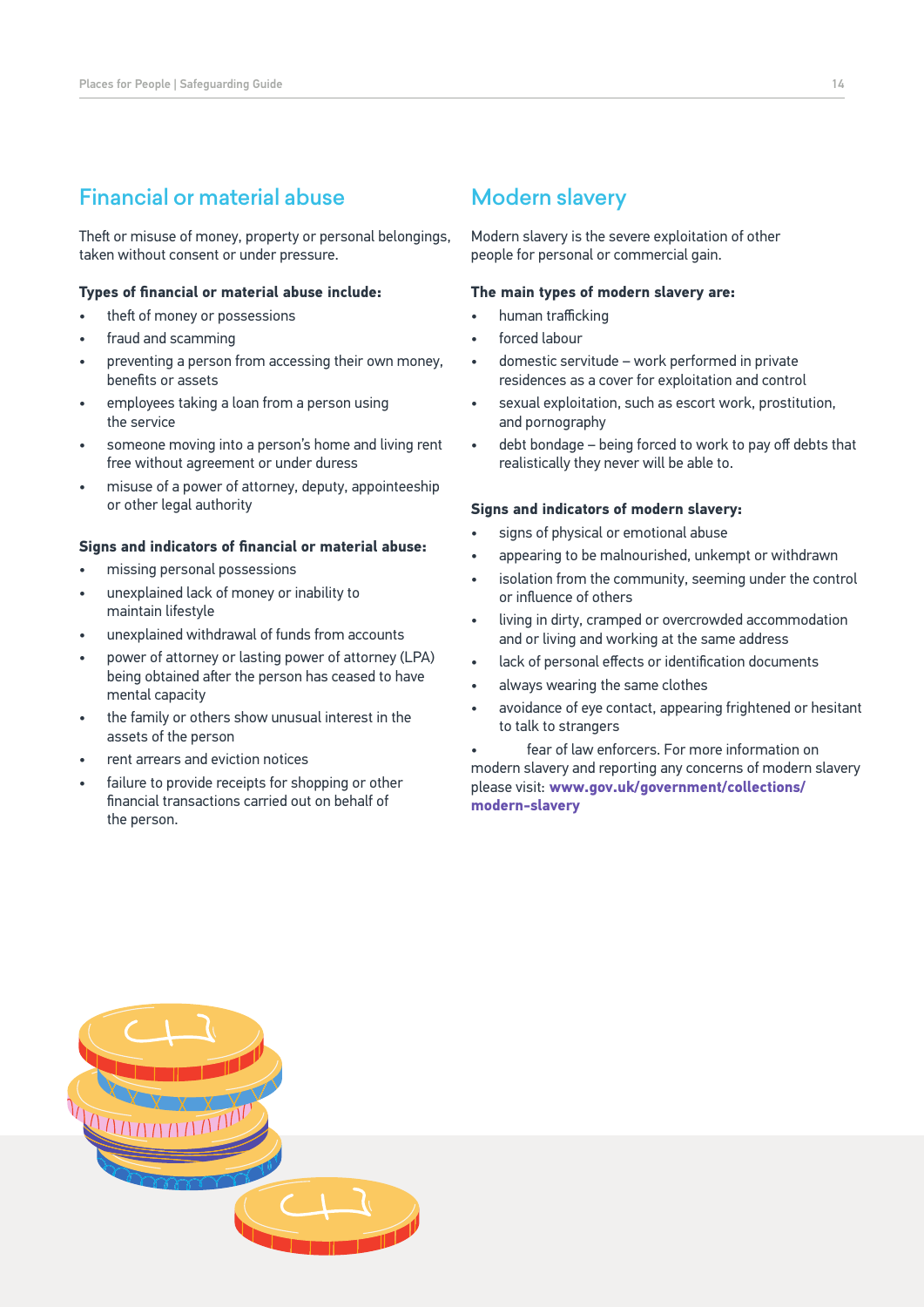## Discriminatory abuse

Discriminatory abuse is where an individual is treated differently because of one or more of the following protected characteristics (under the Equality Act 2010):

- age
- disability
- gender reassignment
- marriage and civil partnership
- pregnancy and maternity
- race, religion and belief
- sex or sexual orientation

#### **The main types of discriminatory abuse are:**

- unequal treatment based on protected characteristics.
- verbal abuse or inappropriate use of language related to a protected characteristic
- denying access to communication aids e.g. an interpreter
- harassment or deliberate exclusion on the grounds of a protected characteristic
- denying basic rights to healthcare, education, employment and criminal justice relating to a protected characteristic
- substandard service provision relating to a protected characteristic.

#### **Signs and indicators of discriminatory abuse:**

- the person appears withdrawn and isolated
- expressions of anger, frustration, fear or anxiety
- the support on offer does not take account of the person's individual needs in terms of a protected characteristic.

![](_page_14_Picture_21.jpeg)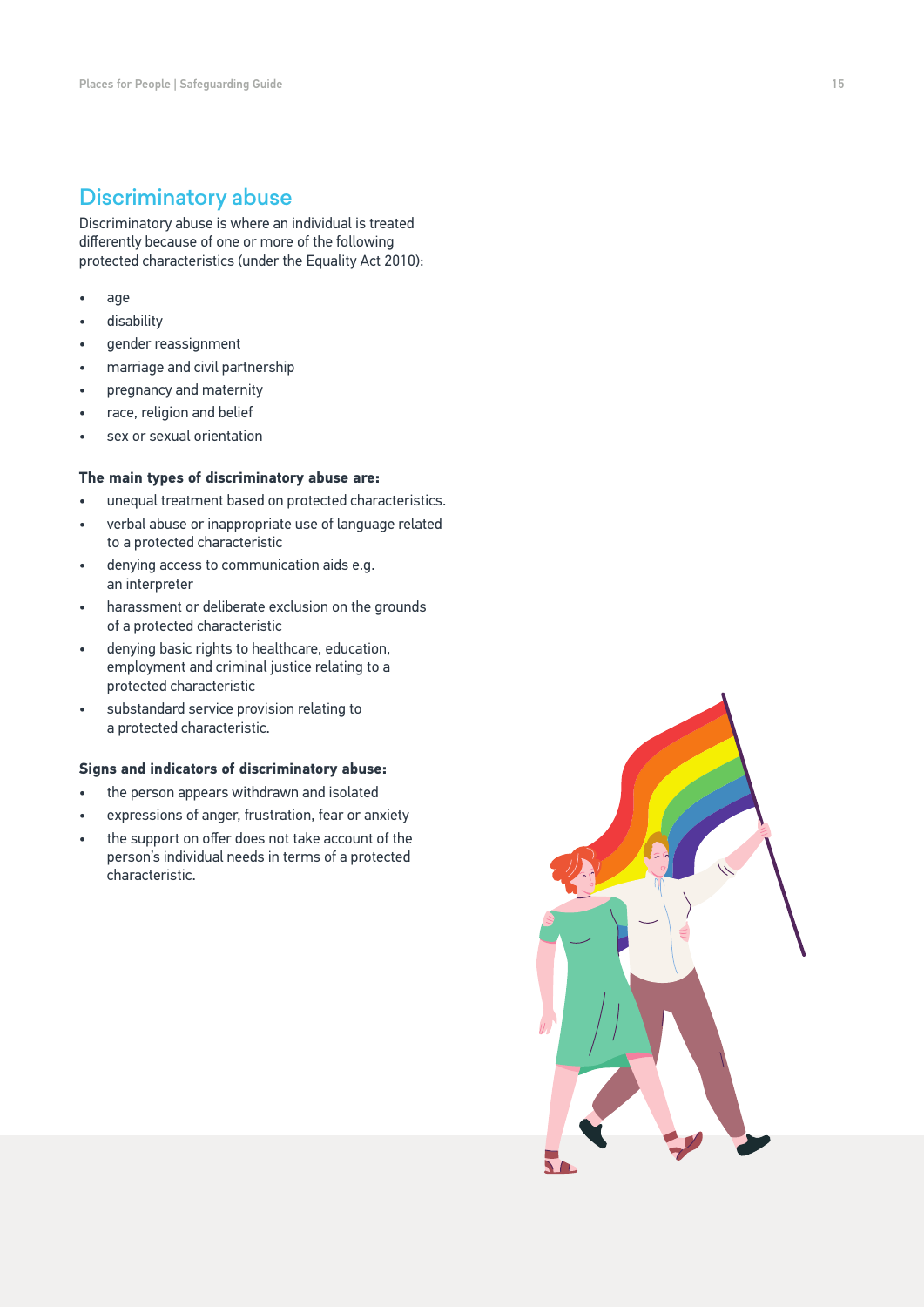## Organisational or institutional abuse

Organisational abuse is the inability to provide a good level of care to an individual or group of people in a care setting.

#### **Organisational or institutional abuse could include:**

- a run-down or overcrowded establishment
- lack of leadership and supervision
- abusive and disrespectful attitudes towards people using the service
- inappropriate use of restraints
- not providing adequate food and drink, or assistance with eating
- not offering choice or promoting independence
- misuse of medication
- not taking account of individuals' cultural, religious or ethnic needs
- interference with personal correspondence or communication.

#### **Signs and indicators of organisational abuse:**

- lack of flexibility and choice for people using the service
- inadequate staffing levels
- people being hungry or dehydrated
- poor standards of care
- lack of adequate procedures and management overview
- absence of visitors
- public discussion of personal matters.

## Neglect and acts of omission

Neglect is the ongoing failure to meet basic needs. The individual may be left hungry or dirty, without adequate clothing, shelter, supervision, medical/health care, and access to aids or equipment. They may not get the love, care and attention they need from their family or carers.

#### **Signs and indicators of neglect:**

- poor environment dirty or unhygienic
- poor physical condition and/or personal hygiene
- pressure sores or ulcers
- malnutrition or unexplained weight loss
- untreated injuries and medical problems
- inconsistent or reluctant contact with medical and social care organisations
- accumulation of untaken medication
- uncharacteristic failure to engage in social interaction
- inappropriate or inadequate clothing.

### Self-neglect

Self-neglect is the lack of self-care; lack of care for one's environment; and/or the refusal of services, to an extent that it threatens personal health and safety.

#### **Signs and indicators of self-neglect:**

- very poor personal hygiene
- unkempt appearance
- lack of essential food, clothing or shelter
- malnutrition and/or dehydration
- living in squalid or unsanitary conditions
- hoarding
- collecting a large number of animals in inappropriate conditions
- non-compliance with health or care services
- inability or unwillingness to take medication or treat illness or injury.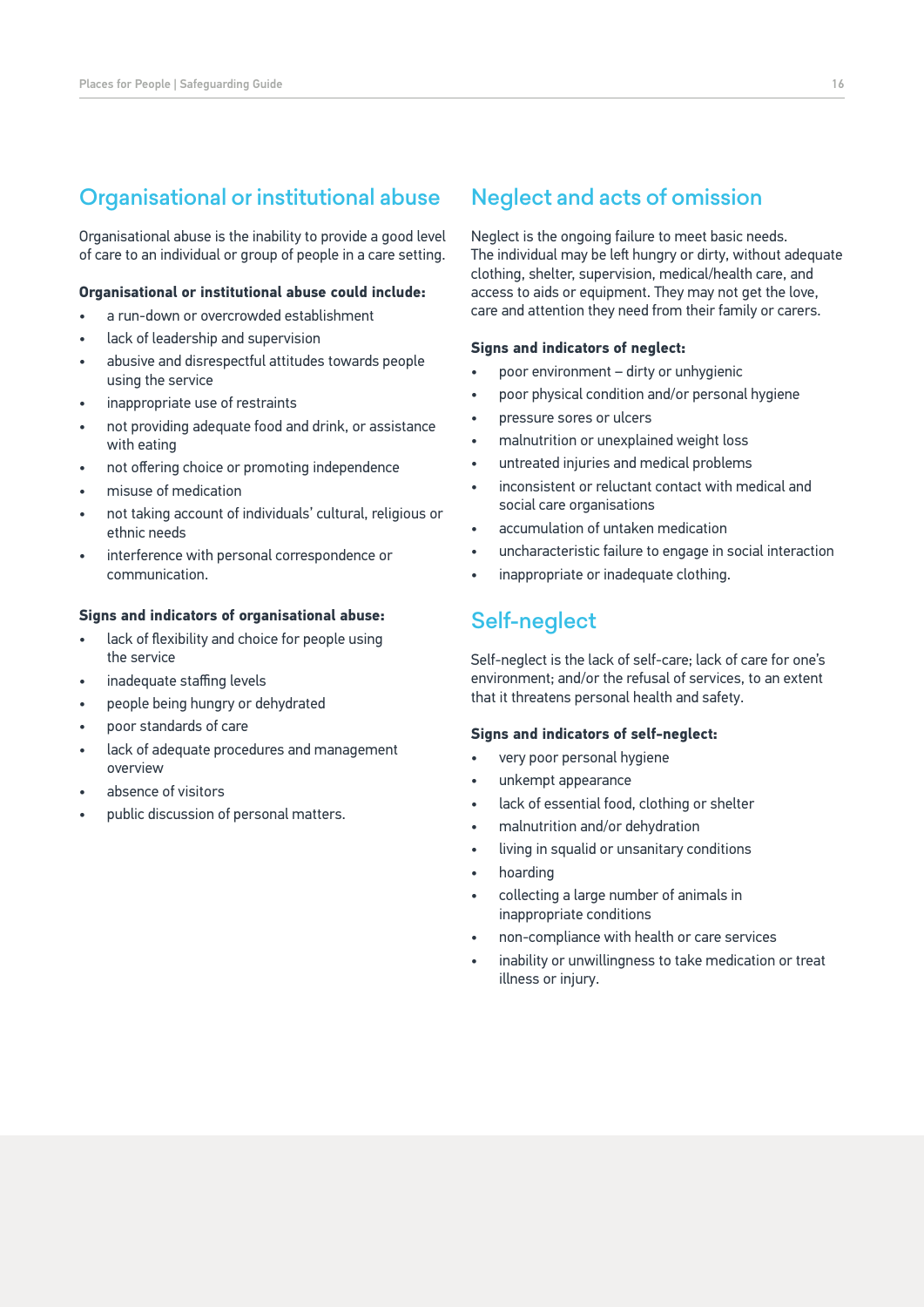## <span id="page-16-0"></span>Other forms of abuse

There are forms of abuse not listed above, but covered in our safeguarding policy and relevant to safeguarding adults these include:

### Forced marriage

A marriage in which one or both of the parties are married without their consent or against their will is a forced marriage. It differs from an arranged marriage, in which both parties' consent to the assistance of a third party in identifying a spouse. The Anti-social Behaviour, Crime and Policing Act 2014 make it a criminal offence to force someone to marry.

## Honour based abuse

In many communities an 'honour' is deemed to be extremely important; compromising a family's 'honour' can have severe consequences, resulting in punishments ranging from emotional abuse, physical abuse, family disownment and in some cases even murder.

## Female genital mutilation (FGM)

FGM is a process which alters or injures female genital organs for non-medical reasons, with no health benefits for girls and women. The Female Genital Mutilation Act makes it illegal to practice FGM in the UK or to take women and girls who are British nationals or permanent residents of the UK abroad for FGM whether or not it is lawful in another country.

## **Bullying**

Bullying is repeated behaviour intended to intimidate or upset someone and/or make them feel uncomfortable or unsafe. For example, name calling, exclusion or isolation, spreading rumours, embarrassing someone in public or in front of their peers, threatening to cause harm, physically hurting someone or damaging their possessions.

## Cyber bullying

Cyber bullying is repeatedly making fun of another person online or picking on another person through emails, text messages, or online forums with the intention of harming, damaging, humiliating or isolating is classed as cyber bullying. It can include racist bullying, homophobic bullying, or bullying related to special educational needs and disabilities.

![](_page_16_Picture_13.jpeg)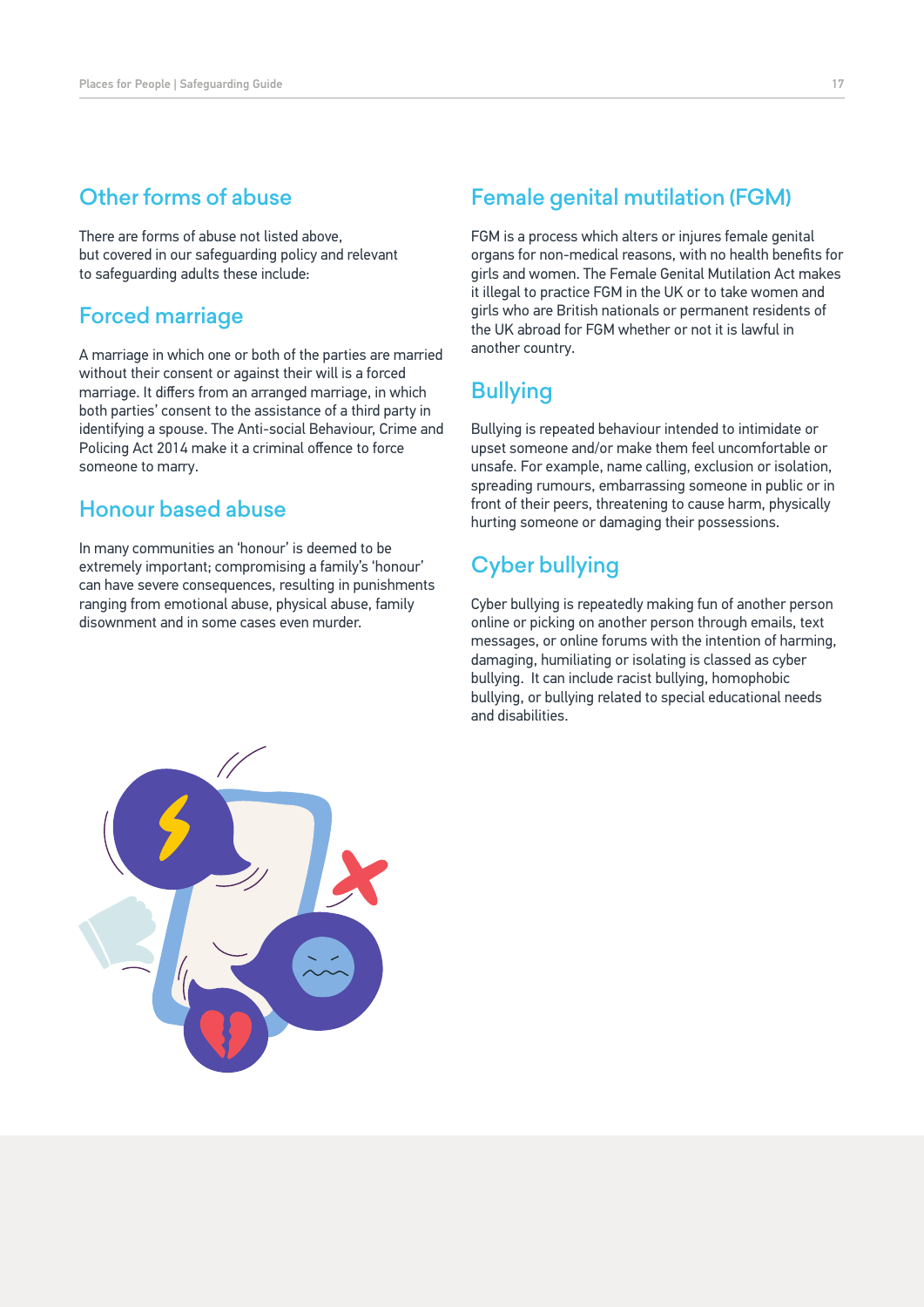## Criminal exploitation through 'County lines'

County lines is a form of criminal exploitation in which gangs organise the distribution of drugs from big cities into smaller towns and rural areas using children, young people and adults at risk. Gangs recruit children, young people and adults at risk through deception, intimidation, violence, debt bondage and/or grooming. Gangs also use local property as a base for their activities, and this often involves taking over the home of an adult at risk who is unable to challenge them.

County line gangs pose a significant threat to children, young people, and adults at risk as they rely on them to conduct or facilitate such criminality.

## Mate Crime & 'Cuckooing'

A 'mate crime' or 'cuckooing' can be defined as 'when vulnerable people are befriended by members of the community who go on to exploit and take advantage of them. It may not be an illegal act but still has a negative effect on the individual.'

Mate crime is carried out by someone the adult knows and often happens in private.

Cuckooing is a term often linked to county lines. Cuckooing is when gangs establish a base location they are targetting for drug dealing, often taking over the homes of adults at risk by force or coercion, to operate their criminal activity from.

People exploited in this way will quite often be exposed to physical, mental and sexual abuse, and in some instances will be trafficked to areas a long way from home as part of the network's drug dealing business. Victims of 'cuckooing' are often drug users but can include older people, those with learning disabilities, those suffering from mental or physical health issues, sex industry workers, lone parents and those living in poverty. Victims may suffer from other forms of addiction, such as alcoholism.

## **Hazing**

Hazing is any rituals, initiation activities, actions or situations, with or without consent, which recklessly, intentionally or unintentionally endangers the physical or emotional wellbeing of children, young people and adults at risk.

### Peer-on-peer abuse

Children, young people and adults at risk can be taken advantage of or harmed by their peers. Peer-on-peer abuse is any form of physical, sexual, emotional and financial abuse, and coercive control, exercised between individuals and within relationships (both intimate and nonintimate).

## Radicalisation

This can be defined as the process by which people come to support terrorism and violent extremism, and in some cases participate in terrorist groups and activities. Violent extremists often use a persuasive rationale and charismatic individuals to attract people to their cause. This may be direct through a relationship, or through social media. There is no clear profile of a person who is more likely to become radicalised, but there are some factors that may make an individual more susceptible to exploitation by violent extremists. For example identity or personal crisis, unemployment or or underemployment, family or friends involved in extremism and relevant mental health issues.

![](_page_17_Picture_15.jpeg)